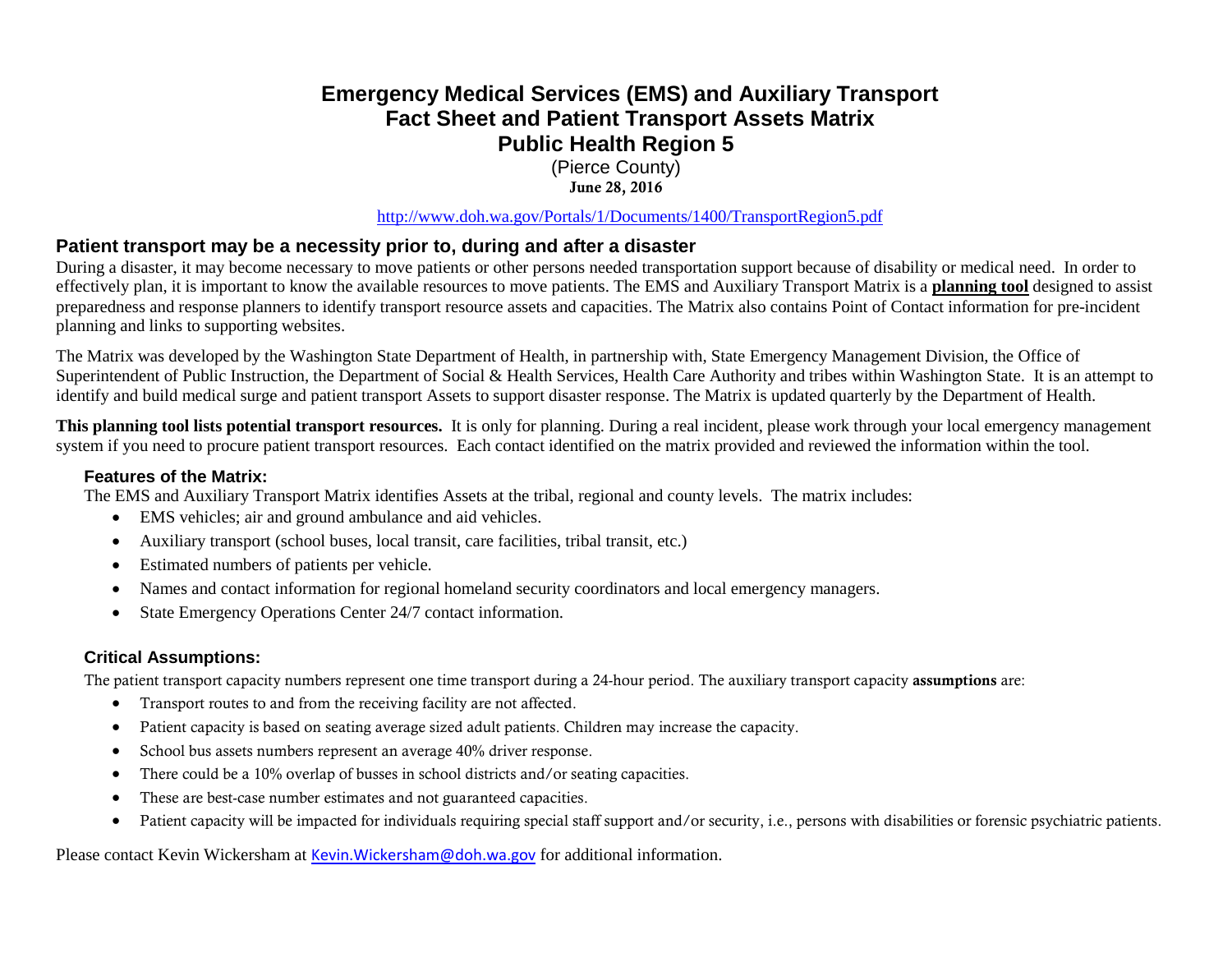| Region 5 EMS Patient and Auxiliary Patient Transport Assets and Capacities - June 28, 2016             |                                            |                        |                                                                              |                                                     |                                                      |                                                 |                                                                                        |                                 |                                                                                                                                                                                                                                                                                           |
|--------------------------------------------------------------------------------------------------------|--------------------------------------------|------------------------|------------------------------------------------------------------------------|-----------------------------------------------------|------------------------------------------------------|-------------------------------------------------|----------------------------------------------------------------------------------------|---------------------------------|-------------------------------------------------------------------------------------------------------------------------------------------------------------------------------------------------------------------------------------------------------------------------------------------|
|                                                                                                        | Number of Vehicles that May Be Available i |                        |                                                                              |                                                     | Number of Patients that May Be Transportedii         |                                                 |                                                                                        |                                 |                                                                                                                                                                                                                                                                                           |
| County, Tribe,<br><b>Agency, Other</b>                                                                 | Ground<br><b>Ambulance</b>                 | Aid<br><b>Vehicles</b> | <b>County</b><br><b>Auxiliary</b><br><b>Transport</b> ill<br><b>Vehicles</b> | <b>Total</b><br><b>Transport</b><br><b>Vehicles</b> | Ground<br><b>Ambulance</b><br>Patients <sup>iv</sup> | Aid<br>Vehicles <sup>v</sup><br><b>Patients</b> | <b>County</b><br><b>Auxiliary</b><br><b>Transport</b> <sup>vi</sup><br><b>Patients</b> | <b>Total</b><br><b>Patients</b> | <b>Emergency Management Contacts</b><br>Name, Email, Work Phone, 24/7 Phone                                                                                                                                                                                                               |
| <b>Pierce</b>                                                                                          | 137                                        | 137                    | 608                                                                          | 882                                                 | 411                                                  | 137                                             | 26,642                                                                                 | 27,190                          | Norma Pancake<br>npancak@co.pierce.wa.us<br>(253) 798-7722<br>253-798-7470                                                                                                                                                                                                                |
| <b>Department</b><br>of Social and<br><b>Health</b><br><b>Services</b>                                 |                                            |                        | 49                                                                           | 49                                                  |                                                      |                                                 | 745                                                                                    | 745                             | Sue Bush<br>BushSA@dshs.wa.gov<br>(360) 902-8159<br>(360) 239-5419<br>Zane (Tim) Scott<br>Zane.scott@dshs.wa.gov<br>360-664-6029                                                                                                                                                          |
| <b>Health Care</b><br><b>Authority</b><br>(HCA) Medical<br><b>Transportation</b><br>Sub<br>contractors |                                            |                        | 179                                                                          | 179                                                 |                                                      |                                                 | 989                                                                                    | 989                             | Paul Meury<br>paul.meury@hca.wa.gov<br>(360) 725-1317<br>Stephen<br>Riehl, stephen.riehl@hca.wa.gov<br>360-725-1441<br><b>Regional Broker</b><br>Ann Kennedy<br>360-377-7176 ext 325<br>1800 756 5438<br>atk@paratransit.net<br>Hopelink<br>425-943-6766 (24/7)<br>dbuckley@hope-link.org |
| <b>Air Statewide</b>                                                                                   |                                            |                        |                                                                              | 67                                                  |                                                      |                                                 |                                                                                        | 134                             |                                                                                                                                                                                                                                                                                           |
| <b>REGION 5</b><br><b>TOTALS</b>                                                                       | 137                                        | 137                    | 836                                                                          | 1,177                                               | 411                                                  | 137                                             | 28,376                                                                                 | 29,058                          |                                                                                                                                                                                                                                                                                           |

EMS licensed vehicles data from the ILRS EMS Resources Report June 1, 2016

**School District[s http://www.mrsc.org/subjects/governance/spd/spd-schlst.aspx](http://www.mrsc.org/subjects/governance/spd/spd-schlst.aspx)**

**School Buses within districts<https://eds.ospi.k12.wa.us/BusDepreciation/default.aspx?pageName=busSearch>**